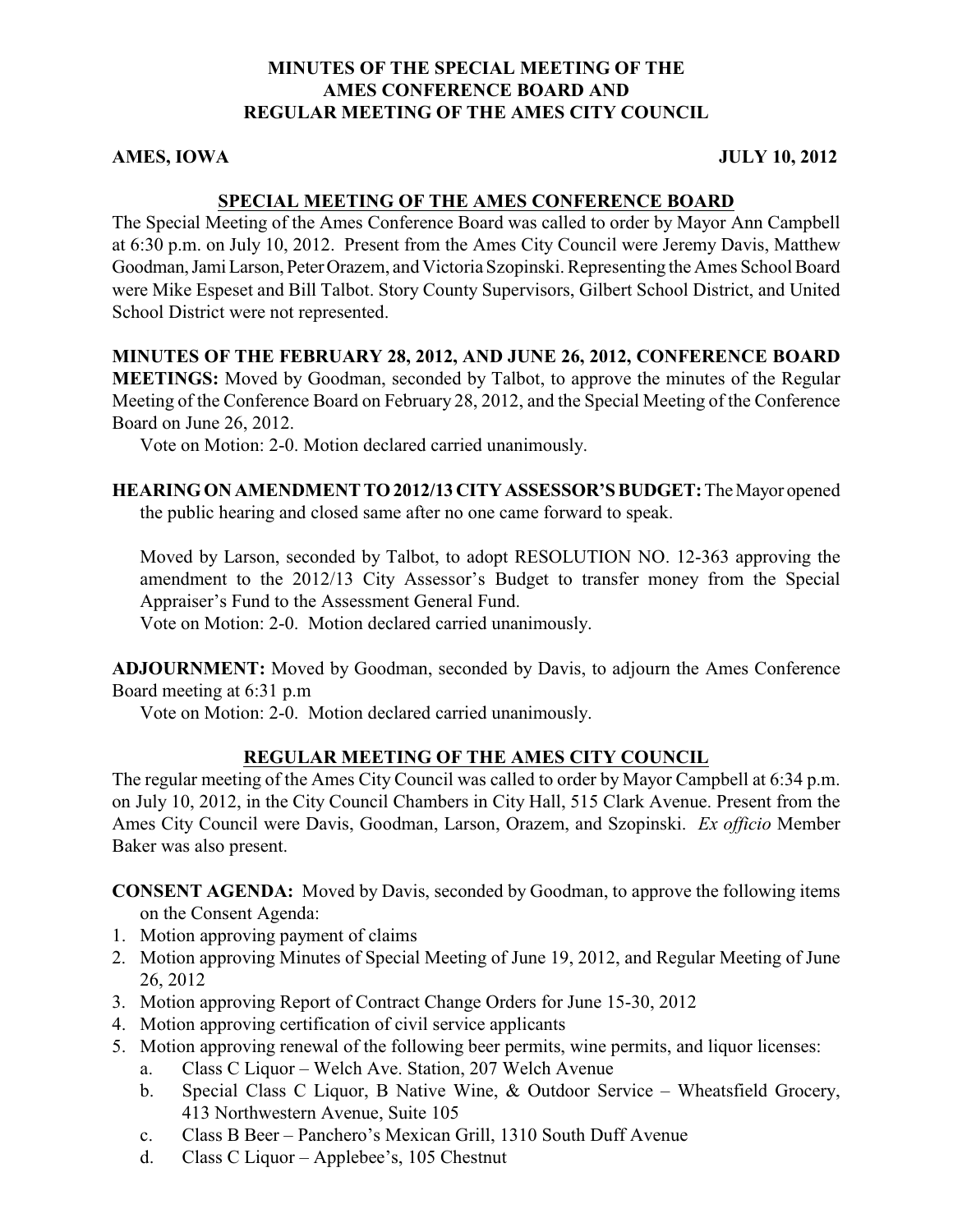- e. Class C Liquor Sportsman's Lounge, 123 Main Street
- 6. RESOLUTION NO. 12-364 approving preliminary plans and specifications for WPC UV Disinfection Project; setting August 8, 2012, as bid due date and August 14, 2012, as date of public hearing
- 7. RESOLUTION NO. 12-365 approving preliminary plans and specifications for WPC Diesel Tank Replacement Project; setting August 1, 2012, as bid due date and August 14, 2012, as date of public hearing
- 8. RESOLUTION NO. 12-366 waiving City's purchasing policy requirement for formal bidding procedures and awarding contract to Open Systems International, Inc., of Medina, Minnesota, in the amount of \$93,419.23, plus applicable sales taxes, for Power Plant SCADA/PDS Upgrade Project
- 9. RESOLUTION NO. 12-367 approving award of Year 5 of the Five-Year Lime Sludge Disposal **Contract**
- 10. RESOLUTION NO. 12-368 awarding contract for Watthour Meters for Electric Meter Division to Fletcher Reinhardt Company of Cedar Rapids, Iowa, in accordance with unit prices bid
- 11. RESOLUTION NO. 12-369 approving purchase of two minibuses for CyRide from Hoglund Bus and Truck Company of Marshalltown, Iowa, for a not-to-exceed price of \$186,000
- 12. RESOLUTION NO. 12-370 accepting final completion and releasing security for public improvements for Northridge Heights Subdivision, 10<sup>th</sup> Addition
- 13. RESOLUTION NO. 12-371 accepting final completion and releasing security for public improvements for Northridge Heights Subdivision, 14<sup>th</sup> Addition
- 14. RESOLUTION NO. 12-372 accepting completion of Unit No. 8 Waterwall Installation Project Roll Call Vote: 5-0. Resolutions declared adopted unanimously, signed by the Mayor, and hereby made a portion of these minutes.

**PUBLIC FORUM:** No one came forward to speak.

**FIREWORKS PERMIT:** Moved by Davis, seconded by Goodman, to approve a permit to shoot fireworks from east of ISU Lot S7 on July 13, 2012, at approximately 8:30 p.m., subject to approval from the Ames City Fire Inspector and ISU Risk Management. Vote on Motion: 5-0. Motion declared carried unanimously.

**ENCROACHMENT PERMIT FOR 226 MAIN STREET:** Moved by Davis, seconded by Szopinski, to approve an Encroachment Permit for awnings at Moorman Clothiers, 226 Main Street. Vote on Motion: 5-0. Motion declared carried unanimously.

**5-DAY CLASS C LIQUOR LICENSES FOR OLDE MAIN BREWING COMPANY:** Moved by Davis, seconded by Goodman, to approve two 5-Day Class C Liquor Licenses (July 14-18 and July 21-25) for Olde Main Brewing Company at CPMI Event Center, 2321 North Loop Drive. Vote on Motion: 5-0. Motion declared carried unanimously.

**WAIVER OF PARKING METER FEES FOR SHRINE BOWL PARADE:** Moved by Goodman, seconded by Larson, to adopt RESOLUTION NO. 12-373 approving the request to waive parking meter fees along the parade route and staging areas for the Shrine Bowl Parade on July 21, 2012.

Roll Call Vote: 5-0. Resolution declared adopted unanimously, signed by the Mayor, and hereby made a portion of these minutes.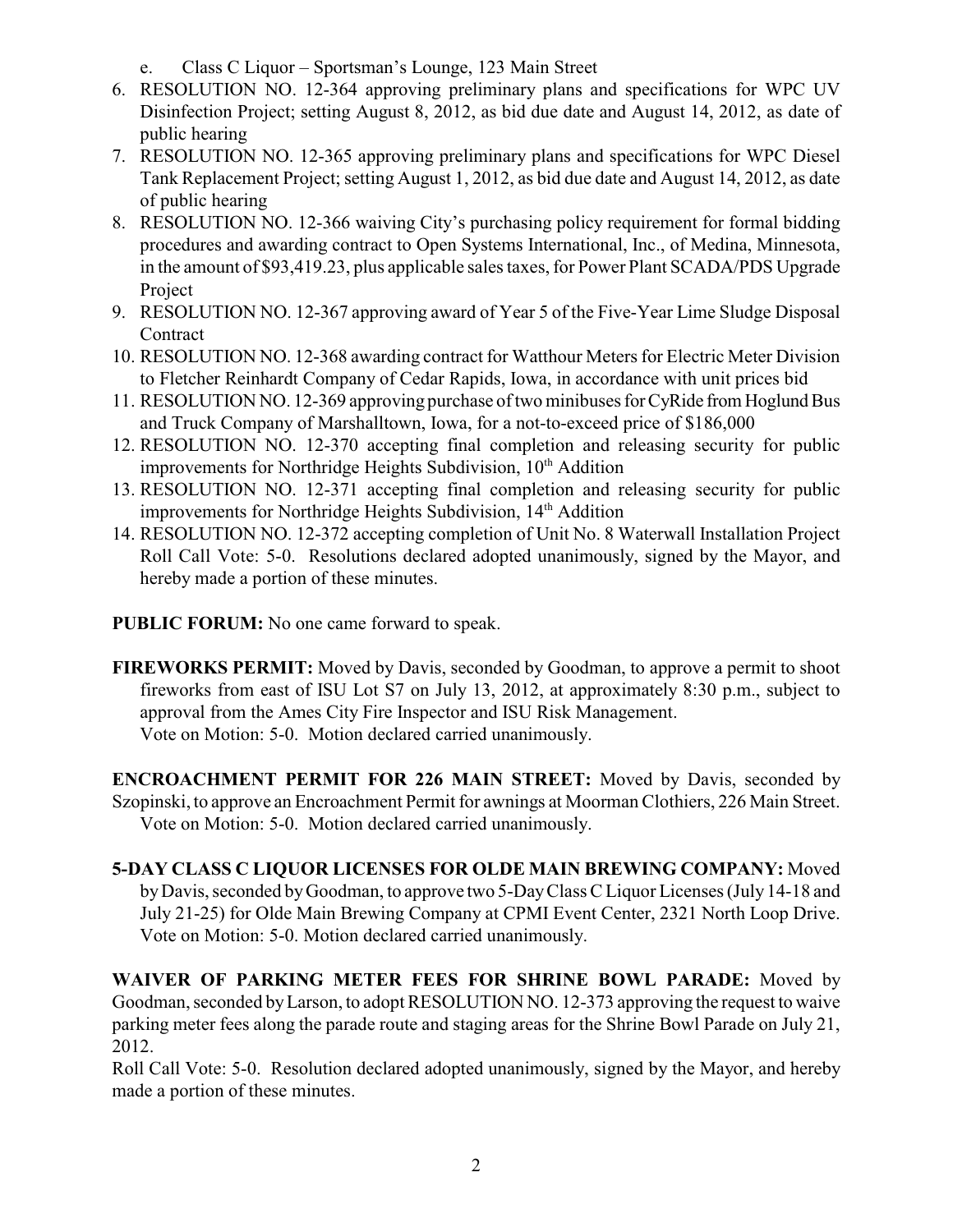#### **REQUEST FOR WAIVER OF SUBDIVISION REGULATIONS - RASSMUSSEN GROUP:**

City Planner Charlie Kuester explained that this is a request for a three-lot subdivision in Boone County, one mile west of the Ames city limits at the intersection of Lincoln Way and X Avenue. Subdivisions of this property were previously approved in 2003 and 2008, at which time the City waived its infrastructure requirements. The current proposal is to divide an existing lot from the 2008 subdivision into three lots. Rassmussen Group is requesting a waiver of design and improvements standards as well as a waiver of the City's entire subdivision authority. Consistent with other requests in the fringe, staff is recommending a waiver of the design and improvement standards, but still requiring the applicant to come forward with a minor final plat.

Upon being questioned by Council Member Larson, Mr. Kuester clarified that since the project is only a subdivision and not a proposed change in the Land Use Policy Plan, only the City of Ames and Boone County are the reviewing authorities. City Manager Steve Schainker noted that the property owners have already signed covenants in 2003, so the City would have assessment capabilities if that area was ever annexed and utilities needed to be extended there.

Council Member Goodman inquired about past practices regarding requests for waiver of subdivision authority. Mr. Kuester said that the City has waived its jurisdiction in the past in Story County on a case-by-case basis. The City recently entered into a 28E agreement with Story County, deferring jurisdiction for design and improvement standards to the County instead of granting a waiver for each individual request. Since no such agreement exists with Boone County, the City reviews each request.

Moved by Davis, seconded by Larson, to adopt RESOLUTION NO. 12-374 approving a waiver of the City's design and improvement standards for subdivisions for the subdivision proposed by the Rassmussen Group, allowing the owner to prepare a minor subdivision plat for later approval prior to recording the plat and selling lots, contingent upon, within six months following the date of the Resolution, the application for the subdivision plat must be submitted to the City.

Roll Call Vote: 5-0. Resolution declared adopted unanimously, signed by the Mayor, and hereby made a portion of these minutes.

**LAND USE POLICY PLAN AMENDMENT FOR NORTHCREST COMMUNITY:** Planner Kuester stated that Northcrest Community has requested a Land Use Policy Plan (LUPP) amendment to allow an expansion of its existing site onto the Evangelical Free Church site at 2008 24<sup>th</sup> Street. The Council is being asked to determine whether the request will be considered a minor or major amendment to the LUPP. Mr. Kuester noted that major amendments would include any amendment that is either a change to or inconsistent with the current goals and policies of the Plan. A change could be considered minor if it involves moving an existing land use boundary onto adjacent land. A major amendment has a greater public input process than a minor amendment.

City Manager Schainker said that the Council would first need to decide whether to entertain the proposal to move forward with an LUPP change. He said that the area is bordered by low density residential, and the request is to change the subject property to high density residential. He noted that there may be some questions as to how the City can protect the low density areas if the increase to high density is approved, as well as what sort of control the Council would have over the development since there is no specific plan for the site at this time. Mr. Kuester noted that if the Council were to change the designation on the LUPP, the request for a rezoning would still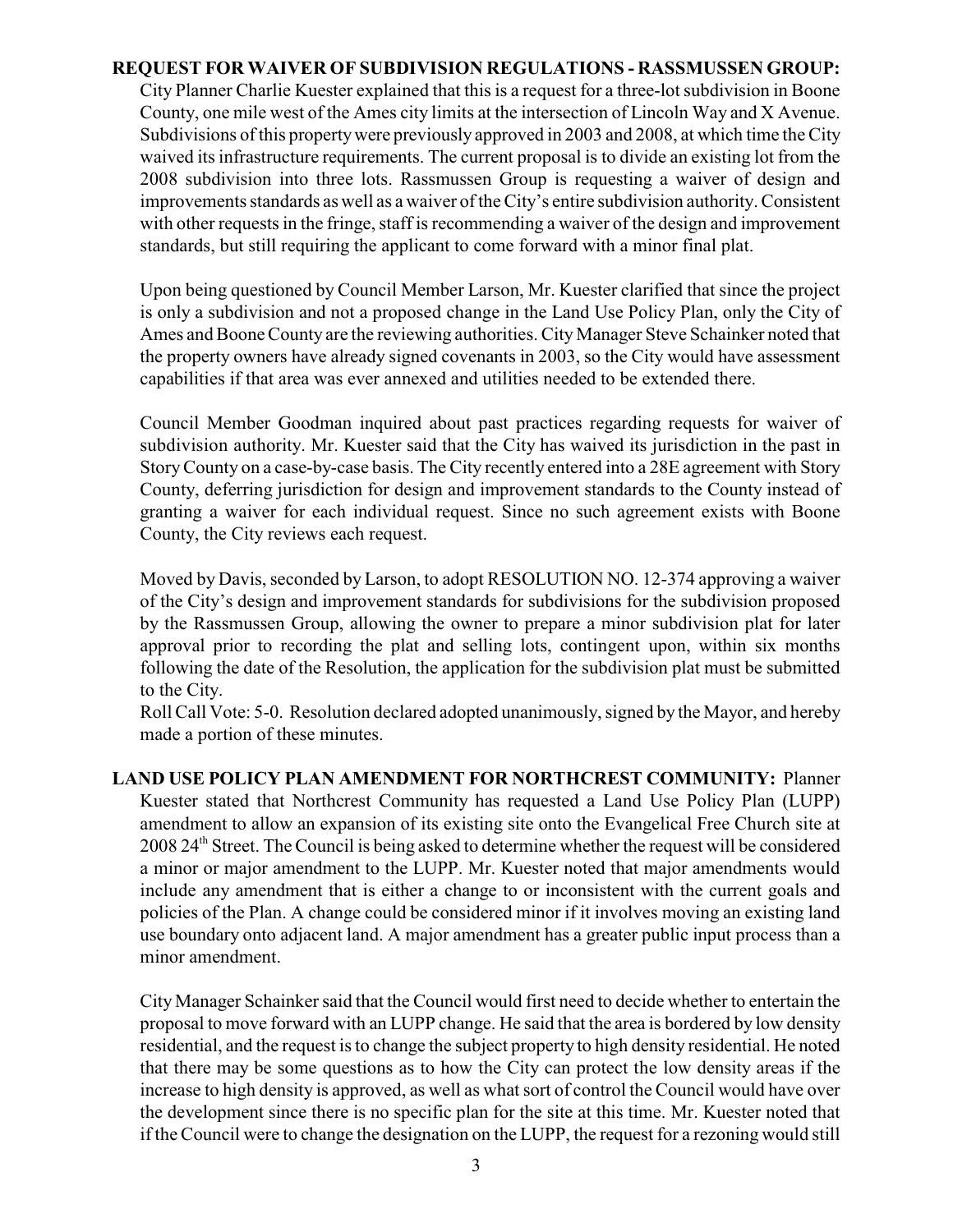need to come through for review. At that time, the Council would have the discretion to apply conditions to the rezoning to address any potential impacts on the area. City Attorney Doug Marek added that just because the LUPP designates an area as suitable for high-density development does not mean that the Council is required to approve a request for rezoning. There would be an opportunity during the rezoning process to determine if the use is compatible with the area.

Council Member Szopinski cited a portion of the letter from Northcrest, which states that they do not currently have development plans for this parcel. She is supportive of the idea, but is concerned about the uncertainty of the site. Mr. Goodman said that high density expansion into low density is always a concern. The best approach is to act as if the Council doesn't know what the future for the parcel holds. He noted that Northcrest is a non tax-paying entity, as is the church; it would be nice if the property could be developed with single-family homes and moved back onto the tax base. He is comfortable having the discussion about the amendment, as it might give the neighborhood future assurance as to what may happen. Mr. Goodman said he is certain that it should be considered a major change, not a minor.

In reference to Ms. Szopinski's concern about the lack of plans for the site, Council Member Davis noted that the letter goes on to read that the development will have a similar function and character to the existing Northcrest site.

Mr. Larson asked what would need to occur if this property were sold and used for any purpose other than a church. City Attorney Marek said that nothing would stand in the way of a sale, but the new use would need to comply with the current zoning. Mr. Larson said that the property at present construction is probably not usable for anything other than a church because of the underlying zoning. He is intrigued by the Northcrest proposal because it seems like a very logical use of land, short of totally demolishing the building and starting anew with single family homes. He said that moving it back to low density residential is a nice thought, but unlikely to happen.

David Miller, President of Northcrest Inc., 1801 20<sup>th</sup> Street, Ames, Iowa, stated that Northcrest has a long history in Ames. They currently have a 22-acre parcel and have incrementally developed it over the course of 50 years. As the church site is immediately adjacent to their property, they see it as an opportunity for current and future residents of Northcrest. Mr. Miller noted that even though the Northcrest site is zoned RH (Residential High-Density), there are no buildings higher than three stories on the site. The most recent development has been single family townhomes. He said that the sale of the property is conditioned upon the rezoning going through. Mr. Miller believes that this is a win-win for Northcrest and the church, as well as for the community.

Mayor Campbell noted that the Council has expressed caution about dealing with a rezoning without knowing what the ultimate disposition of this property may be. Mr. Miller said that as a not-for-profit entity, Northcrest does not have the resources to make a development plan for a property that it doesn't own. He said that they can stand on the history of developing the current property over the last 50 years in a responsible way that is compatible with the neighborhood. Upon being questioned by Mr. Larson, Mr. Miller indicated that the existing multipurpose area of the church would be retained, but the sanctuary would likely be razed. It will cost an estimated \$500,000 to get the site ready.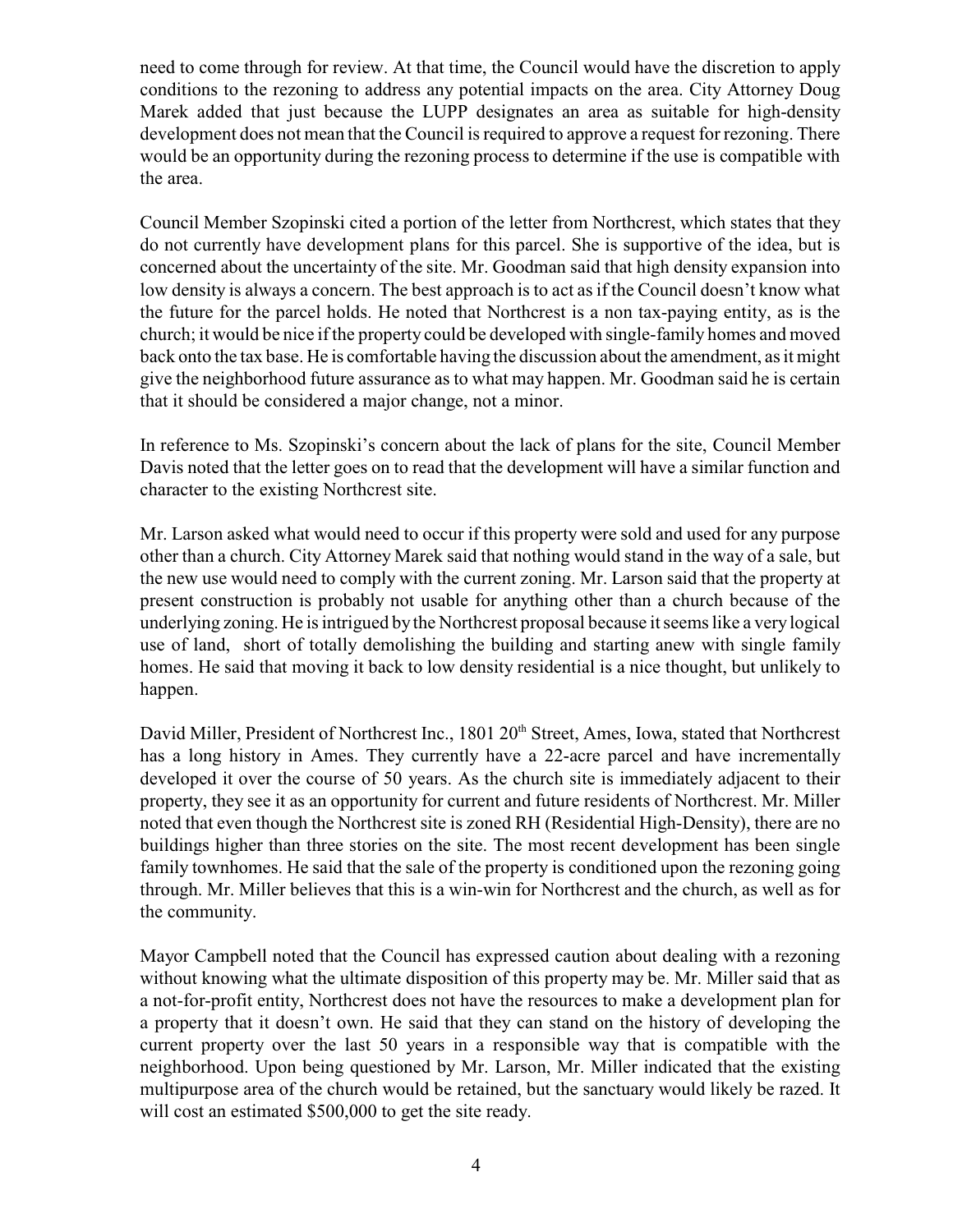Mr. Miller acknowledged that the LUPP amendment is the first step of a long process, and he understands that they will have to answer all of the questions and concerns in the rezoning process to ensure that the site is developed appropriately.

Council Member Orazem inquired about the Village Suburban Residential zoning across the street from the subject property. Specific zoning options for the property, including FSRL, FSRM, and RM, were discussed at length.

Terry Dezonia, Pastor of Evangelical Free Church, 2008 24<sup>th</sup> Street, Ames, Iowa, said that the church is supportive of the project and would like to see it move forward.

Mr. Larson said that because the property is currently a very large church with high volumes of people several times per week, he can support treating the request as a minor amendment. There will be opportunities to see what the plans are before any building occurs on the site. Mr. Goodman disagreed; he believes that it is a large enough change to warrant a small amount of slow-down in the process and get input from the neighborhood. Mr. Larson thinks that the neighborhood would be asking about the particulars of the development, which are zoning questions rather than land use questions. In order to get to the specifics, the request needs to be moved on to the next phase.

Moved by Davis, seconded by Larson, to determine that the application for a Land Use Policy Plan amendment for Northcrest Community at  $2008\ 24<sup>th</sup>$  Street should be processed as a minor amendment.

Vote on Motion: 3-2. Voting aye: Davis, Larson, Orazem. Voting nay: Goodman, Szopinski. Motion declared carried.

**ADAMS STREET PAVING/EXISTING GRAVEL ROAD SUMMARY:** City Manager Schainker noted that a comprehensive report had been given to the Council with an itemization of all the gravel roads in the city. This report was the result of a request from adjacent property owners for the City to pave the gravel portion of Adams Street. Mr. Goodman said that he was one of the ones who had asked for the information in the report, and thanked staff for the time and effort. After looking at the information and the prices, he is comfortable not moving forward with any next steps with funding. He felt that it was important to see the project the Council was considering in the context of all other possible projects in the community.

The use of Community Development Block Grant (CDBG) money for paving projects was discussed. Housing Coordinator Vanessa Baker-Latimer said that the City is given an allocation of CDBG funds each year, in addition to a rollover budget. The funds need to be spent within a certain time frame, and at times the rollover balances are used on shovel-ready infrastructure projects. The paving of two streets mentioned in the report, Aplin Road and Beedle Drive, are already included in the upcoming Action Plan.

# **REQUEST OF ARC OF STORY COUNTY FOR MODIFICATION TO 2012/13 HUMAN**

**SERVICES CONTRACT:** Management Analyst Brian Phillips explained that this request was referred at a previous meeting. It did not come before the Council at its last meeting because it was same day that the County was officially voting on whether or not to revoke the funds that The ARC is now losing. Staff's recommendation is to authorize the expenditure, because there is no additional cost. This money has already been allocated; the request is to shift it from one program to the other.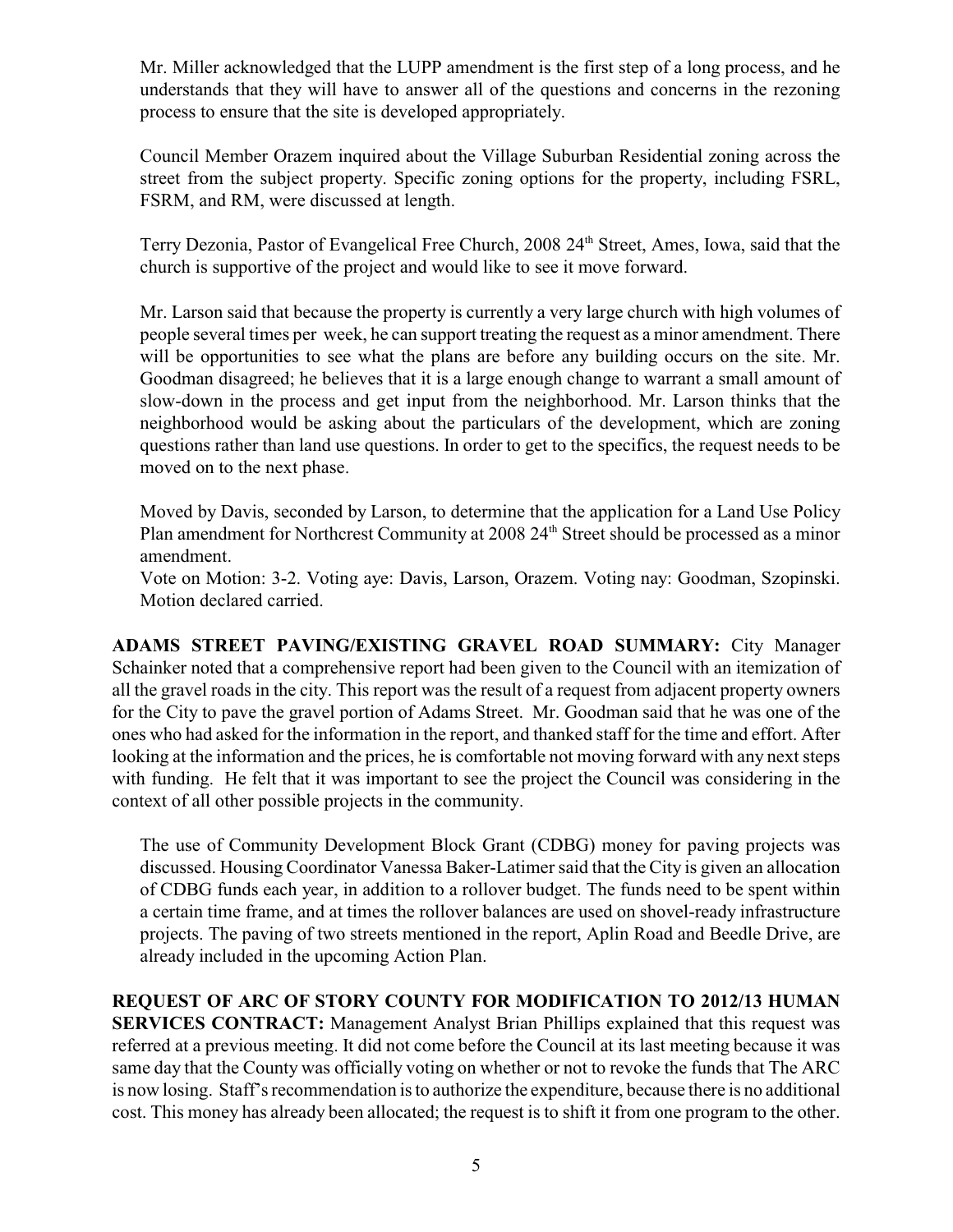Moved by Goodman, seconded by Larson, to adopt RESOLUTION NO. 12-375, authorizing an amendment to The ARC's 2012/13 ASSET contract to reflect an allocation of \$0 in Respite Retreats and \$6,700 in Active Lifestyles.

Roll Call Vote: 5-0. Resolution declared adopted unanimously, signed by the Mayor, and hereby made a portion of these minutes.

# **REQUEST OF HEARTLAND SENIOR SERVICES FOR SUPPLEMENTAL FUNDING FOR**

**2011/12 HUMAN SERVICES CONTRACT:** Mr. Phillips stated that Heartland Senior Services is requesting an additional \$5,990.47 in City funds for 2011/12. He noted that the City Council had asked City staff to put together the ASSET panel to discuss a recommendation for the request. United Way of Story County has already passed emergency funding for this program, and the ASSET panel recommended that the City provide the full \$5,990.47 for this request. City Manager Schainker pointed out that Heartland did not draw down approximately \$2,400 in 2011/12, so the net impact would only be about \$3,600.

Moved by Goodman, seconded by Davis, to adopt RESOLUTION NO. 12-376 entering into a contract with Heartland Senior Services to provide an additional \$5,990.47 from the Local Option Sales Tax Fund to the 2011/12 Congregate Meals program for 1,412 meals already served.

Roll Call Vote: 5-0. Resolution declared adopted unanimously, signed by the Mayor, and hereby made a portion of these minutes.

**PROFESSIONAL SERVICES AGREEMENT FOR DEVELOPMENT OF FLOOD MITIGATION STRATEGY:** Water and Pollution Control Director John Dunn stated that this proposal stems from one of the City Council's goals, to mitigate impact of flooding in the community. The focus of this effort will deal specifically with the river/watershed flooding aspect.

Mr. Dunn reviewed a presentation regarding the scope of work that is desired for this project. He explained that the first step will be to have the consultants follow standard FEMA methodology to determine the current flood discharge for a range of recurrence intervals. The consultants will then produce a sequence of maps that show how the areas inundated expand as a flood becomes more severe. This step will also provide an analysis on how the areas impacted could change based on differences in rainfall patterns. Council Member Orazem asked if these maps would become the official FEMA map designations. Mr. Dunn explained that the maps would be in a format that

FEMA would accept, but the scope of work excluded the updating of FEMA maps, as it is unknown whether or not that will be needed.

The second half of the study involves identifying possible mitigation measures. This includes physical measures such as detention ponds, levies, and bridge modifications, as well as policy actions such as zoning/development standards and storm water management standards. The result will be conceptual mitigation alternatives with budget-level estimates.

Mr. Dunn explained the process that was used to arrive at a recommendation for a consultant. The process began with a Request for Information, which was sent to 20 firms, requesting suggestions for an appropriate scope of work for a community-wide flood mitigation study. A formal Request for Qualifications (RFQ) was sent in April, and a City team reviewed and scored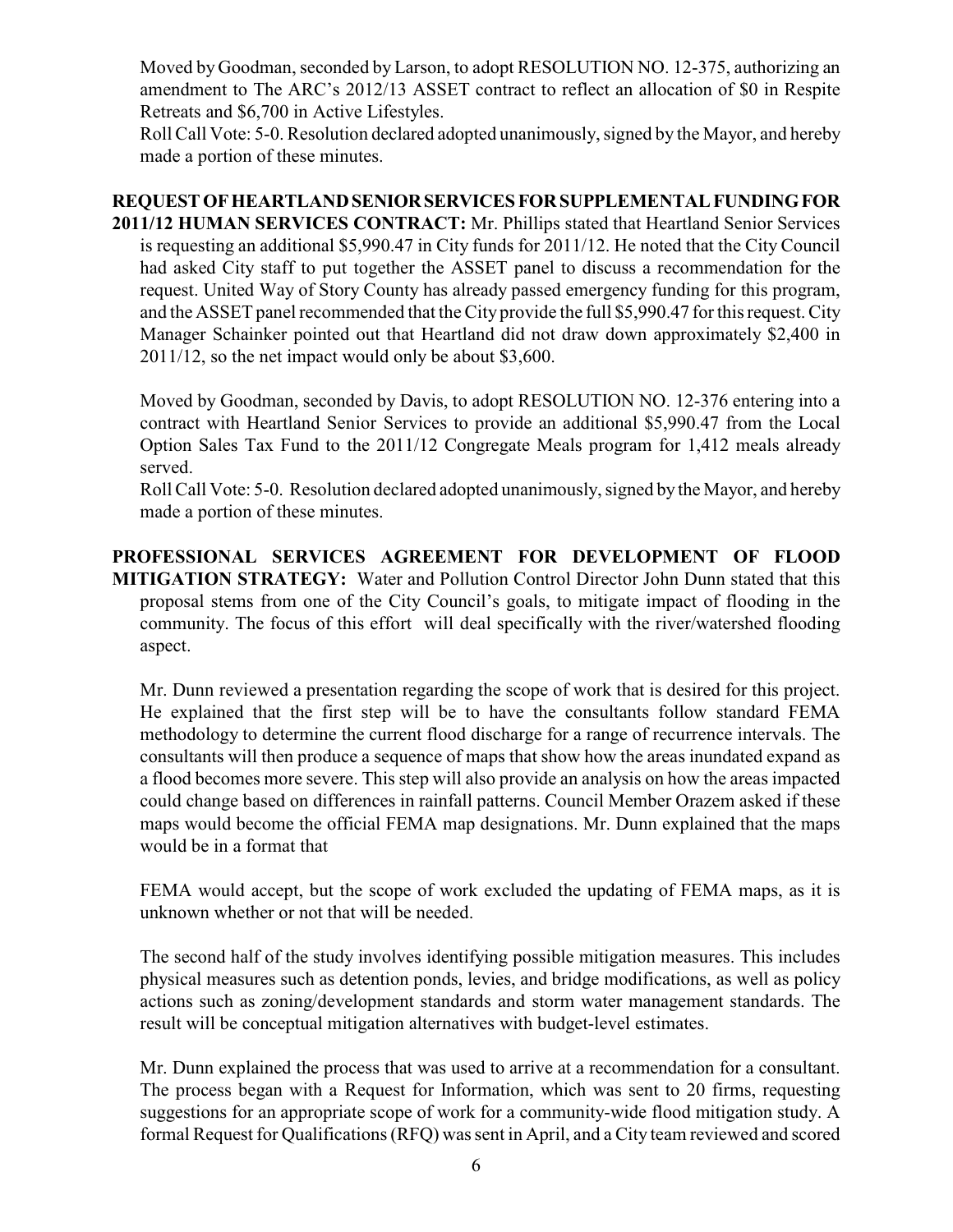the submittals. Based on the staff evaluations using selection criteria and scoring methods, HDR Engineering received the highest score and also provided the lowest cost proposal. Mr. Dunn noted that he had spoken to representatives from Iowa City who had recently used HDR for a study, and they were very pleased with how the public input process was conducted.

The City's RFQ had initially called for results by the end of October to allow incorporation of the results in the 2013-2019 Capital Improvements Plan, but all of the firms that responded were concerned about the schedule, as it may limit the amount of public participation. A new timeline was determined, beginning with a round of public meetings in early August. Simultaneous with the first public meetings, HDR will be doing the technical modeling and mapping, and will share the results with the Council in a workshop in mid-October. A second round of public meetings will be held to share draft alternatives and screening criteria and gather feedback. After making refinements from this set of public meetings, a second Council workshop will be held in mid-November. HDR will present alternatives that appear to be viable and will ask for additions or subtractions to the alternatives or refinement to the screening criteria. An in-depth analysis of the "short list" of alternatives will then be performed, and this evaluation will generate a benefit/cost analysis. A third round of public meetings will be held to seek final input prior to finalizing recommendations. The final product will be a written report presented to the Council, most likely in mid to late January. This may or may not be ready to add a project to the Capital Improvements Plan at that time.

Mr. Dunn said that staff is recommending that Council approve the agreement with HDR Engineers for the scope of work as described, including the revised public participation effort, in a total amount of \$283,371. Staff is also recommending that the overall budget be adjusted to include \$5,000 added for miscellaneous expenses associated with the more robust public input schedule, bringing the revised budget to \$288,371. Mr. Dunn noted that the original budget for this project was \$250,000; the additional \$38,371 would come from unspent 2011/12 Council contingency funds.

Moved by Orazem, seconded by Szopinski, to adopt RESOLUTION NO. 12-377 approving the professional services agreement with HDR Engineers, Inc. Of Omaha, Nebraska to develop a flood mitigation strategy in the amount of \$283,371, and allocate \$38,371 from the Council's unspent 2011/12 contingency fund.

Mr. Goodman asked if this study would provide any analysis on localized flooding in the community. Mr. Dunn said that it will not deal with that specifically, but the mitigation measures implemented may help with localized flooding. Assistant City Manager Bob Kindred added that the rainfall analysis will be very helpful community-wide. Municipal Engineer Tracy Warner said that the Public Works Department could look at the HDR analysis and do a study on the City's storm water management regulations. She also said that a cost estimate for a hydraulic model of the storm sewer system could be brought to the Council. Mr. Goodman said that river flooding is very important at a community-wide level, but to some residents the localized flooding is much more important.

Roll Call Vote: 5-0. Resolution declared adopted unanimously, signed by the Mayor, and hereby made a portion of these minutes.

**NORTHRIDGE HEIGHTS SUBDIVISION, 15<sup>TH</sup> ADDITION: Planner Kuester explained that** Uthe Development Company is requesting approval of a Final Plat for Northridge Heights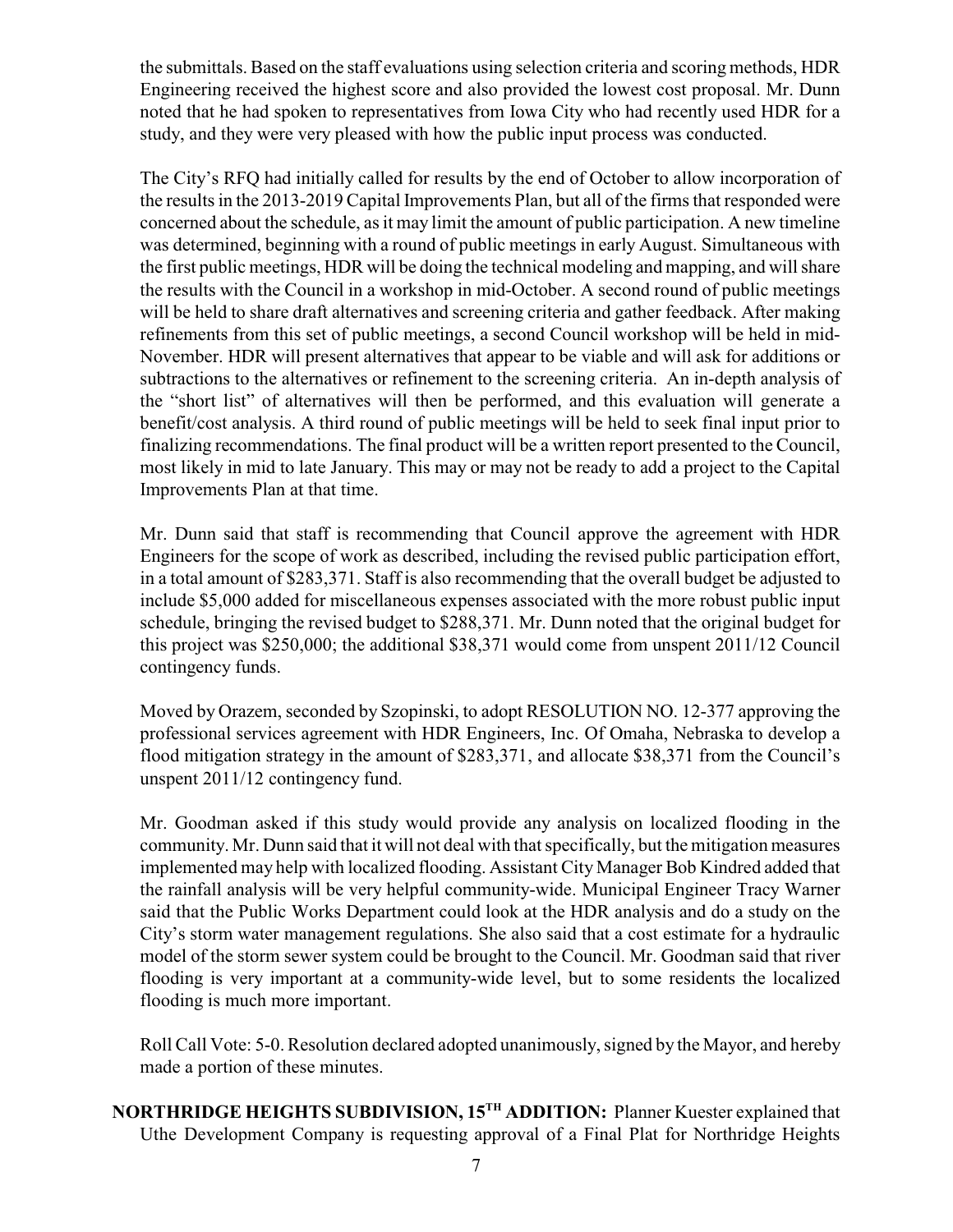Subdivision,  $15<sup>th</sup>$  Addition. The proposed subdivision extends Stange Road to the north and creates a number of lots. Staff is recommending that the agreement for sidewalks and street trees be deferred until occupancy is granted on the lots.

Moved by Davis, seconded by Larson, to adopt RESOLUTION NO. 12-378 accepting partial completion of public improvements.

Roll Call Vote: 5-0. Resolution declared adopted unanimously, signed by the Mayor, and hereby made a portion of these minutes.

Moved by Davis, seconded by Larson, to adopt RESOLUTION NO. 12-379 waiving the subdivision code requirements for financial security for sidewalks in Northridge Heights Subdivision,  $15<sup>th</sup>$  Addition.

Roll Call Vote: 5-0. Resolution declared adopted unanimously, signed by the Mayor, and hereby made a portion of these minutes.

Moved by Davis, seconded by Larson, to adopt RESOLUTION NO. 12-380 waiving the financial security for the shared use path and street trees adjacent to Lot 19.

Roll Call Vote: 5-0. Resolution declared adopted unanimously, signed by the Mayor, and hereby made a portion of these minutes.

Moved by Davis, seconded by Larson, to adopt RESOLUTION NO. 12-381 approving the Final Plat of Northridge Heights Subdivision,  $15<sup>th</sup>$  Addition, subject to "No Parking" signs being installed prior to issuance of any building permits.

Roll Call Vote: 5-0. Resolution declared adopted unanimously, signed by the Mayor, and hereby made a portion of these minutes.

**RECONSTRUCTION OF STATE AVENUE:** Moved by Davis, seconded by Goodman, to adopt RESOLUTION NO. 12-382 approving the 28E Agreement for the 2012/13 Arterial Street Pavement Improvements (State Avenue from Oakwood Road to U.S. Highway 30). Roll Call Vote: 5-0. Resolution declared adopted unanimously, signed by the Mayor, and hereby made a portion of these minutes.

**HEARING ON REVISED MASTER PLAN FOR SOUTH FORK SUBDIVISION:** Mr. Kuester explained that the City Council initially approved the plat and plan for this subdivision in 2001. Some portions have been final platted and homes built. The master plan approved in 2001 for the most part has been followed, but the owner seeks an amendment to create two residential lots out of what was initially planned to be an outlot for storm water detention. The storm water detention pond would remain protected through a storm water easement when the area is developed and platted.

Mayor Campbell opened the public hearing.

Keith Arneson, 4114 Cochrane Parkway, Ames, Iowa, announced that he was present should the Council have any questions about the request.

There was no one else wishing to speak, and the hearing was closed.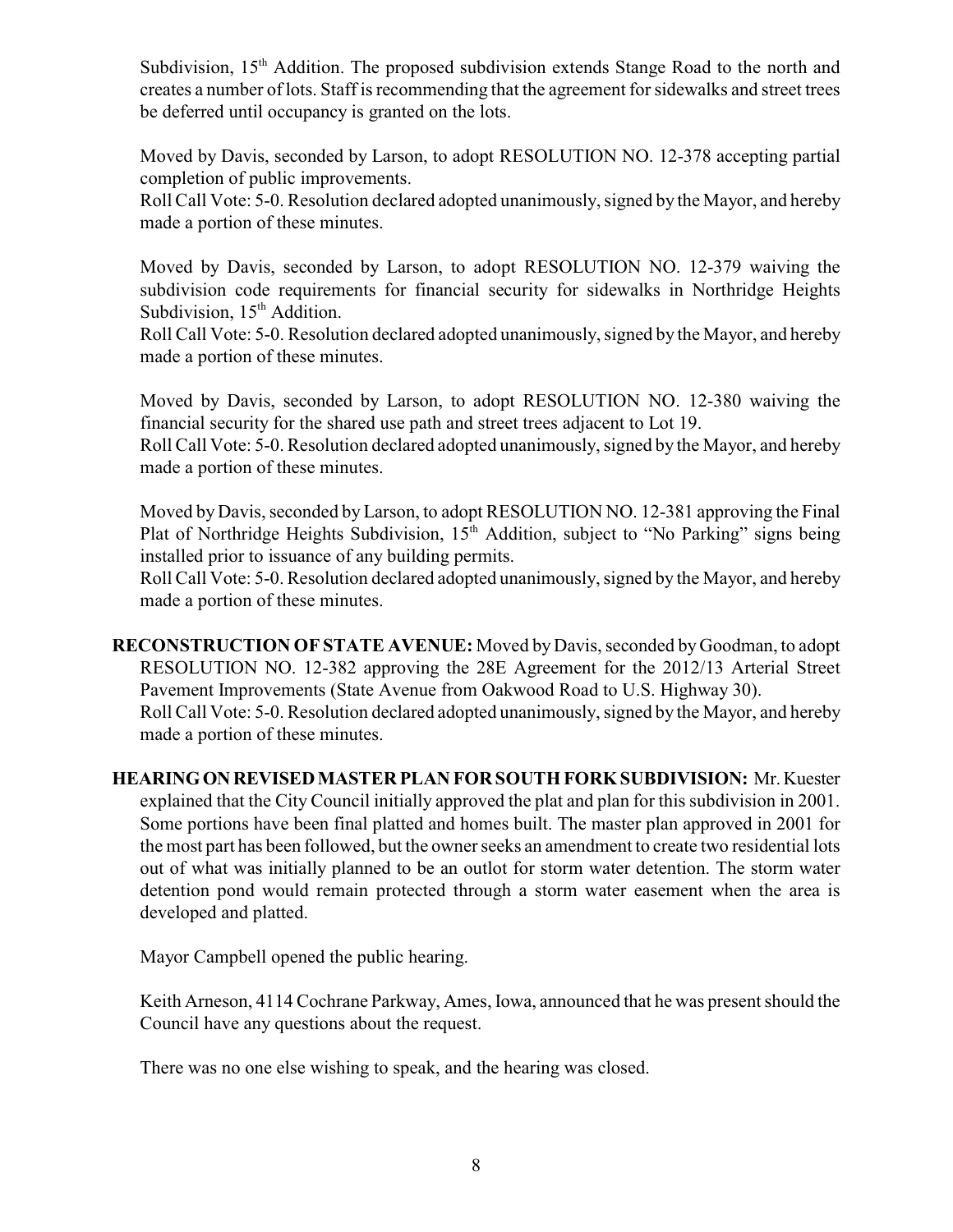Moved by Davis, seconded by Larson, to adopt RESOLUTION NO. 12-383 approving an amendment to the Developer's Agreement to address the requirement that Outlot F was to have been combined with Lot 2 of Willow Creek Fourth Subdivision.

Roll Call Vote: 5-0. Resolution declared adopted unanimously, signed by the Mayor, and hereby made a portion of these minutes.

Moved by Davis, seconded by Larson, to adopt RESOLUTION NO. 12-384 approving the revised Master Plan for South Fork Subdivision.

Roll Call Vote: 5-0. Resolution declared adopted unanimously, signed by the Mayor, and hereby made a portion of these minutes.

Moved by Davis, seconded by Larson, to adopt RESOLUTION NO. 12-385 approving the revised Preliminary Plat for South Fork Subdivision.

Roll Call Vote: 5-0. Resolution declared adopted unanimously, signed by the Mayor, and hereby made a portion of these minutes.

**HEARING ON 2012 CITY HALL RENOVATION PROJECT:** Fleet Services Director Paul Hinderaker explained that the bids for this project came in significantly over the cost estimate. Staff would like to reject the bids and break the project into pieces to get a better handle of the costs. Time is of the essence because of a \$600,000 Homeland Security grant that needs to be spent by May 31, 2013. Mr. Hinderaker said that they need to get as much of the Police Department remodel done as possible in order to utilize the grant funds.

The Mayor declared the public hearing open. No one came forward to speak, and the Mayor closed the hearing.

Moved by Goodman, seconded by Davis, to accept report of bids. Vote on Motion: 5-0. Motion declared carried unanimously.

Moved by Goodman, seconded by Davis, to reject all bids and direct staff to rebid the project with the base bid focused on the Police Department renovation with bid alternate packages for the basement renovation, Police Administration, and a less complex mechanical component. Vote on Motion: 5-0. Motion declared carried unanimously.

Moved by Davis, seconded by Larson, to set a Special City Council meeting date of July 13, 2012, at Noon to set bid due date and date of public hearing. Vote on Motion: 5-0. Motion declared carried unanimously.

### **HEARING ON ORDINANCE PERTAINING TO REQUIREMENTS FOR MASTER PLANS:**

The public hearing was opened by the Mayor. She noted that staff had requested that the hearing be continued until July 24, 2012, to afford them additional time for preparation of the Ordinance.

Moved by Goodman, seconded by Davis, to continue the hearing until July 24, 2012. Vote on Motion: 5-0. Motion declared carried unanimously.

**HEARING ON VET MED SUBSTATION CAPACITOR BANK INSTALLATION:** The Mayor opened the public hearing and closed same after no one came forward to speak.